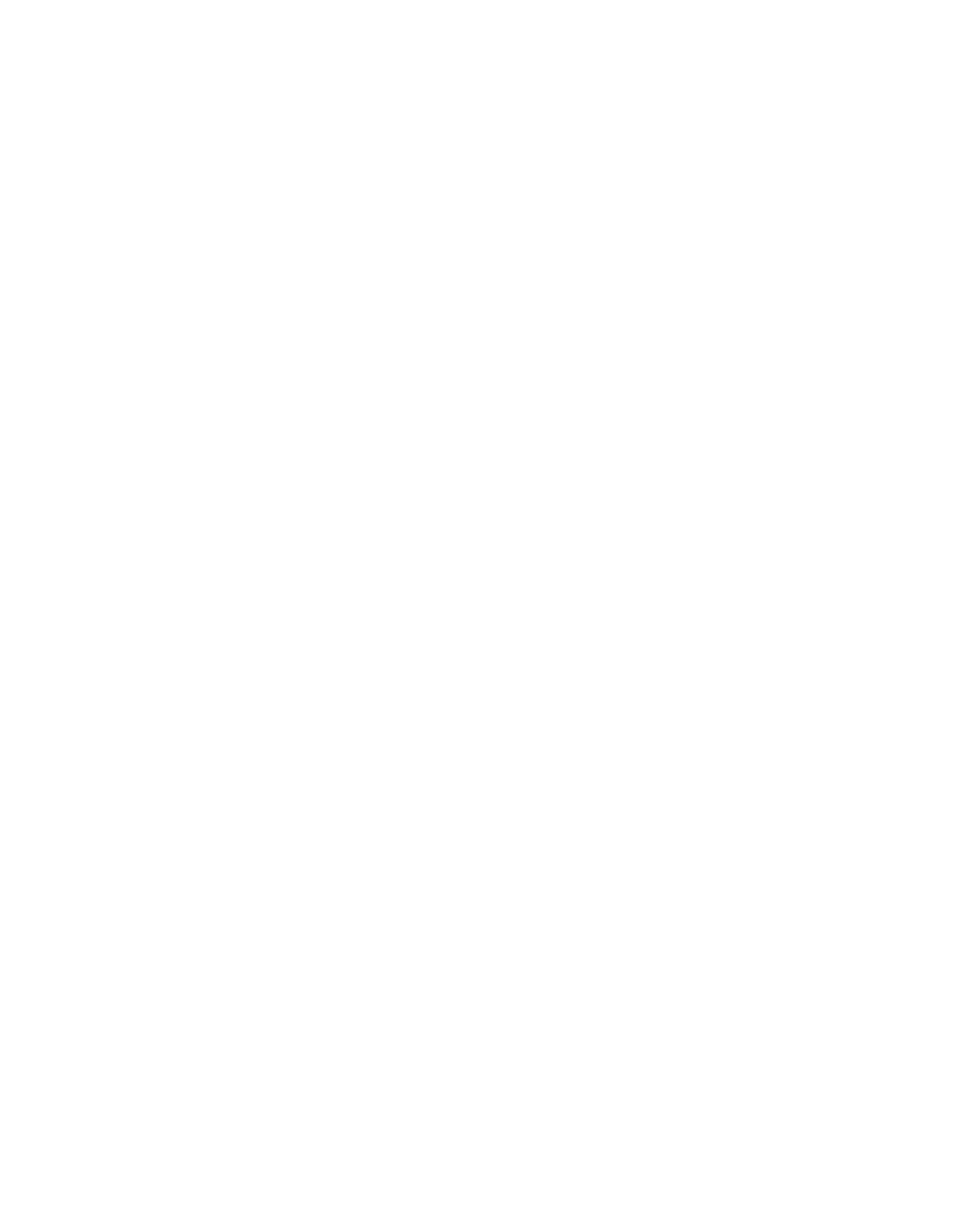- **d)** All Riders shall close arena gates after entering or exiting the arenas, clearly announcing "Gate".
- **e)** More advanced Riders shall give way to beginner Riders in the arenas and exercise consideration to lessons taking place at the same time.
- **f)** All Riders, parents and Members shall familiarize and comply with "Covered Arena Rules" posted at the main entrance of covered arena. Kindly refer to **Annexe 1** as enclosed.

## **22) National Team or Pre-Team Training**

- a) The Club shall allow SPC Members taking their livery horses to take lessons at National Equestrian Centre 'NEC' for the sole purpose of training with the National coach as part of being on the "National Team or National Pre-team". Arena fees as per the Riding Academy Livery Agreement Annexe 2 'Price of Services' shall be chargeable to the National Coach or Instructor. If the National Coach or Instructor is not a SPC member, these arena fees shall be billed to Member's account. The lesson shall be conducted in the National Equestrian Park 'NEP' arena (managed by SPC), the Rider shall additionally take at least one lesson or schooling per week with SPC Club Instructors and compete under SPC.
- b) Subject to lesson availability, the Club shall allow NEC livery Riders/horses to take lessons with SPC Club Instructors providing they are SPC members and are training for National Team selection. Lessons would be charged at full rate plus applicable arena fees. Priority shall always be given to SPC horse/Rider combinations. Applicable arena fees shall be advised by Riding Academy Management as circumstances arise.

## **23) Use of Spurs/ whips on school horses**

No spurs shall to be used on Club horses during lessons, self-rides or competitions without the Riding Academy's approval. As a guideline, approval shall most likely be granted for those competing Elementary dressage and above, and jumping 100cm and above.

Excessive use of whips either mounted or on the ground, the Rider can be reprimanded by the Club Instructors and the management.

## **24) Abiding by the Singapore Polo Club Bye-Laws, International FEI and EFA rules and regulations**

All participants in competitions or members of the Organizing Committee for competitions, shall at all times abide by rules and regulations set by the relevant bodies, Singapore Polo Club 'SPC', Federation Equestre Internationale 'FEI' or The Equestrian Federation of Australia 'EFA'.